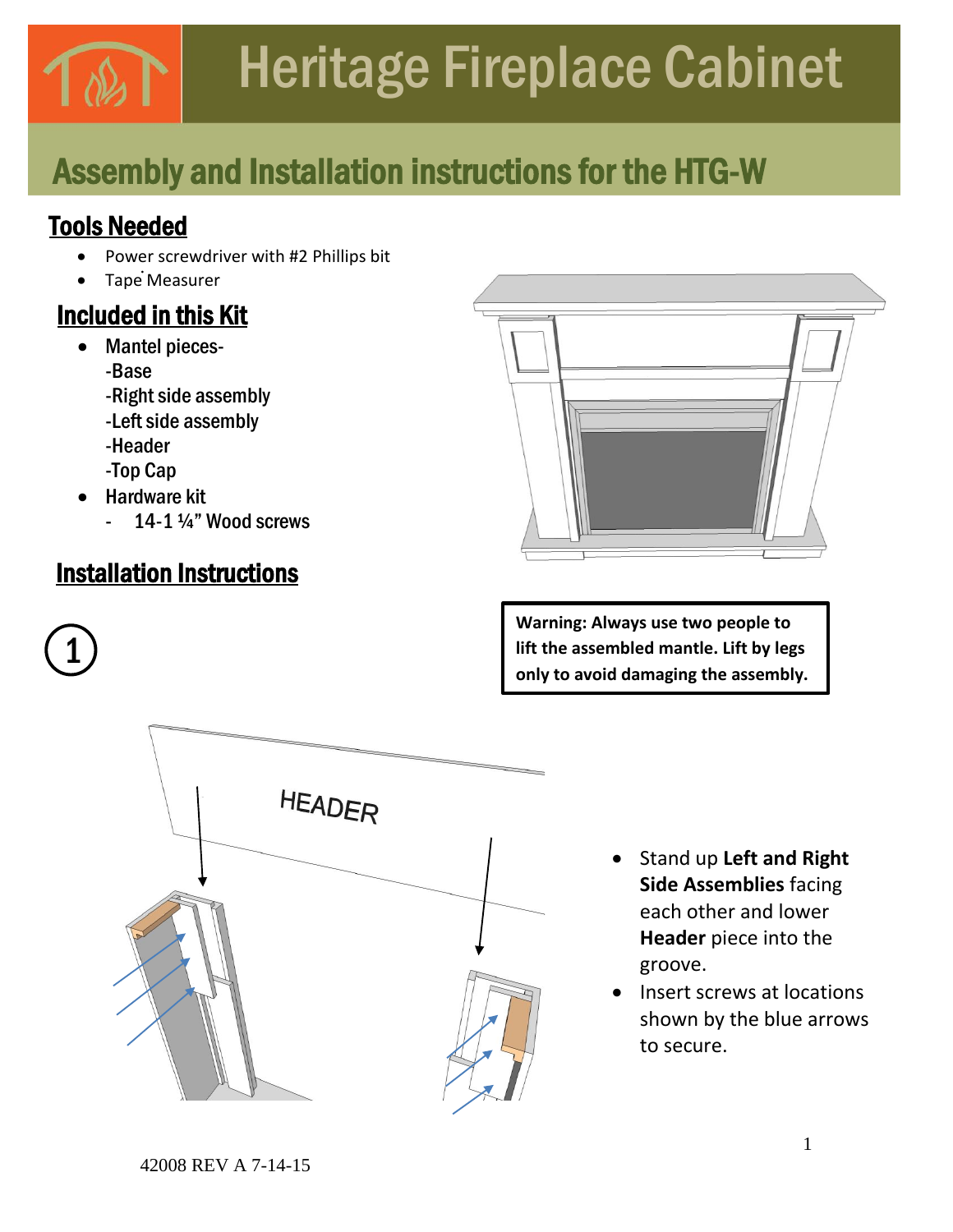

- Center assembled sides and header on base and line up flush to the back side
- Insert screws at locations shown by the blue arrows to secure.





- Set **TOP CAP** onto the assembly.
- Insert screws from underneath at the locations shown to secure.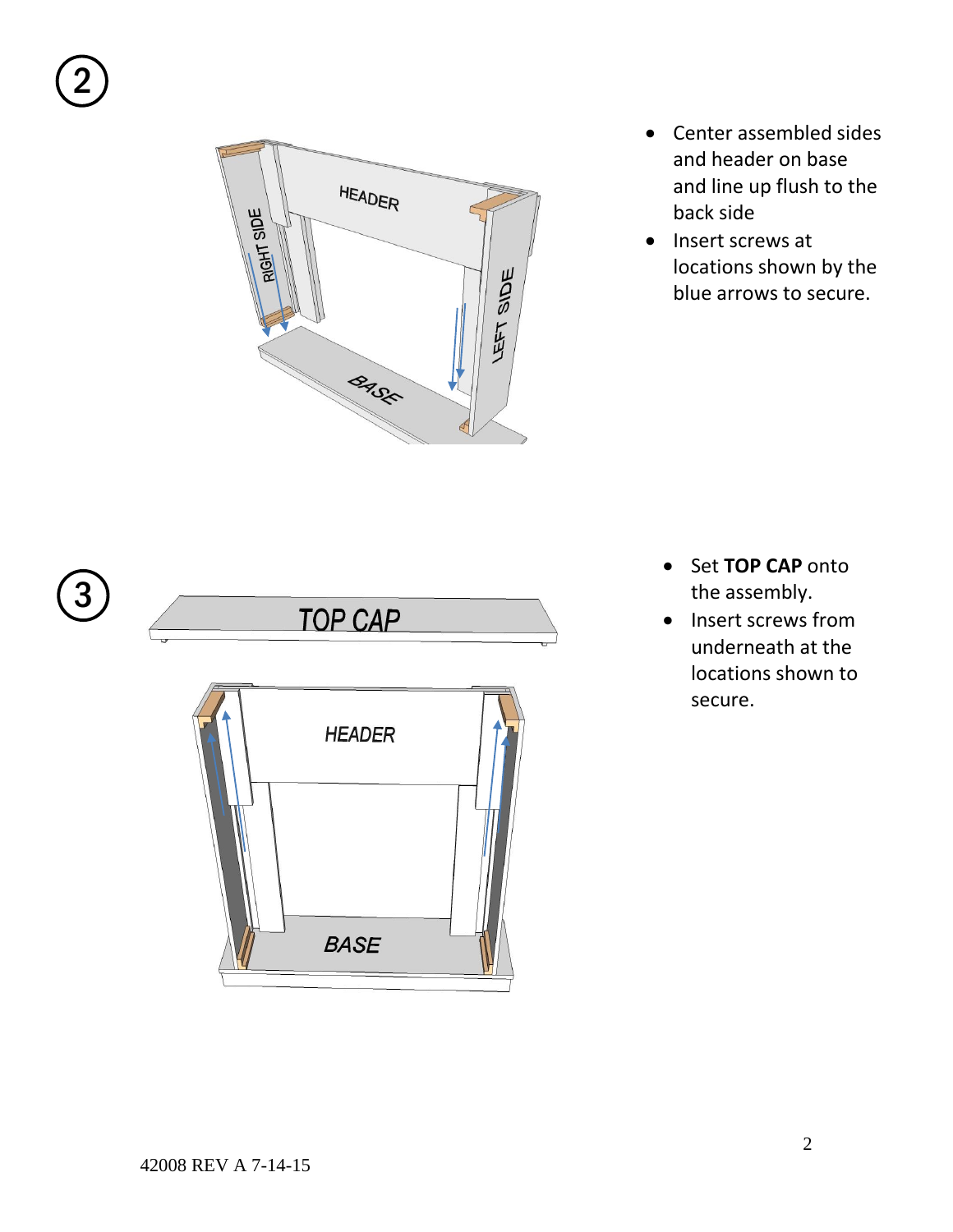#### **Electric Fireplace Installation**

- Read all product documentation included with your electric fireplace before installing.
- Place the mantel and base near your planned installation location. See your fireplace owner's manual for information regarding clearances to combustibles and other safety information.
- Use extreme caution when positioning fireplace. Sharp edges on unit may scratch the wood base.



- Carefully slide fireplace (without insert surround installed) partially into the opening, leaving a gap for the insert surround to be positioned.
- **Be very cautious when positioning fireplace unit as the base may scratch easily**





Install front face of the fireplace as instructed in the user manual. The entire assembled unit can now be carefully slid into position in its desired location.